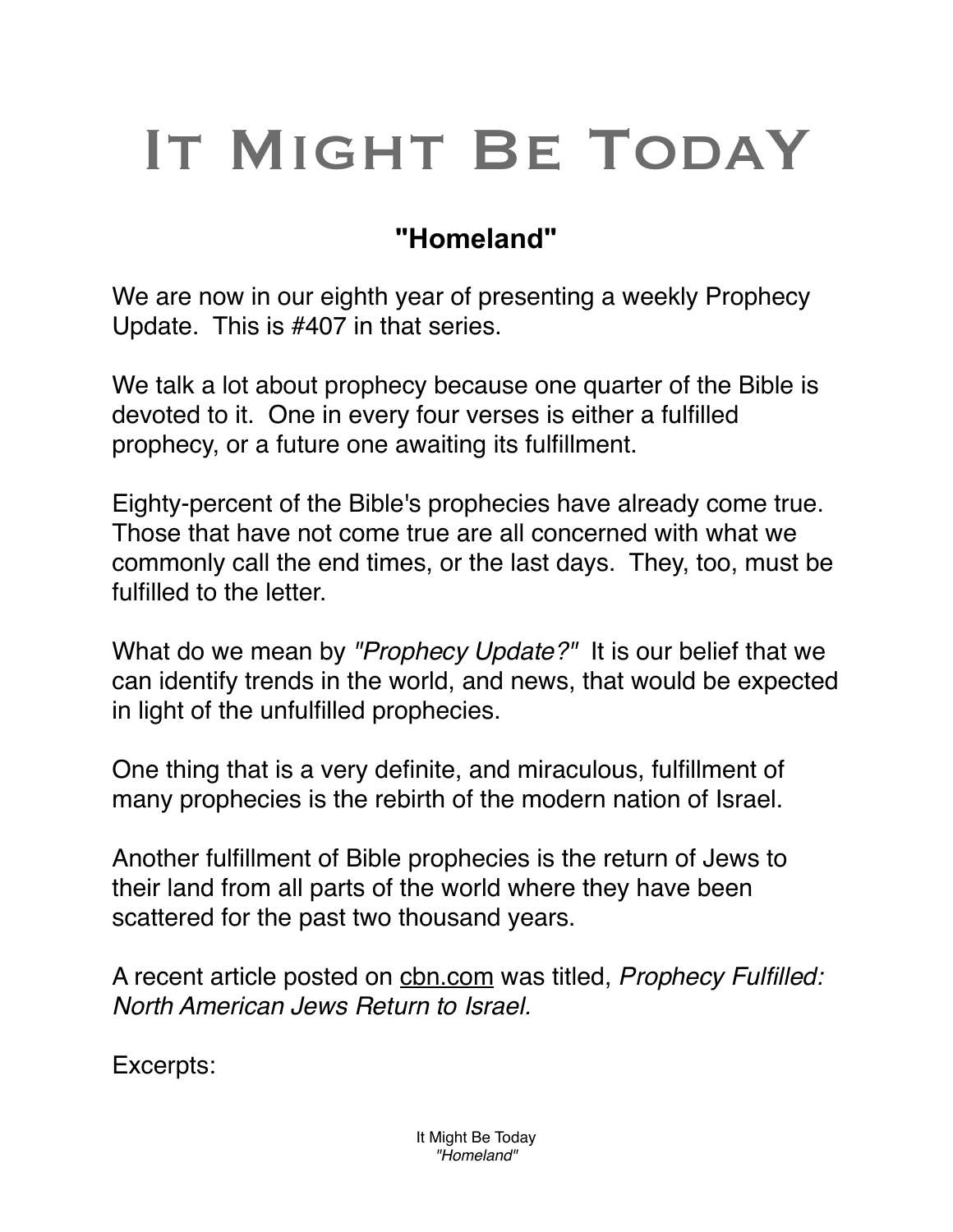Seeing Jewish people return to Israel is like watching Bible prophecy unfold before your eyes. Isaiah, Jeremiah, and Ezekiel all speak of the Jewish return to the land.

Immigrants from North America landed at Tel Aviv's Ben Gurion International Airport to make Israel their home.

Almost 30 families with 75 children make up this group of new immigrants. They include Lisa and David Parshan and their two children.

This group arrived on an El Al flight chartered by Nefesh B'Nefesh. The organization partners with the government to help North American and British Jews make *aliyah* and adjust to Israeli life.

"I just think that every Jew should be struggling with the issue of the Jewish homeland, and that's not just a slogan but it's rather an opportunity," Rabbi Yehoshua Fass, cofounder of Nefesh B'Nefesh told CBN News.

Since its establishment in 2002, it has brought about 45,000 immigrants from the United States, Canada, and England. Rabbi Fass explained why they come.

"We don't want the immigration from America to be an *aliyah* of necessity, of running away from something, of distress, duress, persecution. You don't want that," he said. "The beauty of North American immigration is that people are choosing (to come)."

http://www.cbn.com/cbnnews/insideisrael/2015/August/Americans-Canadians-Immigrate-to-Israel/